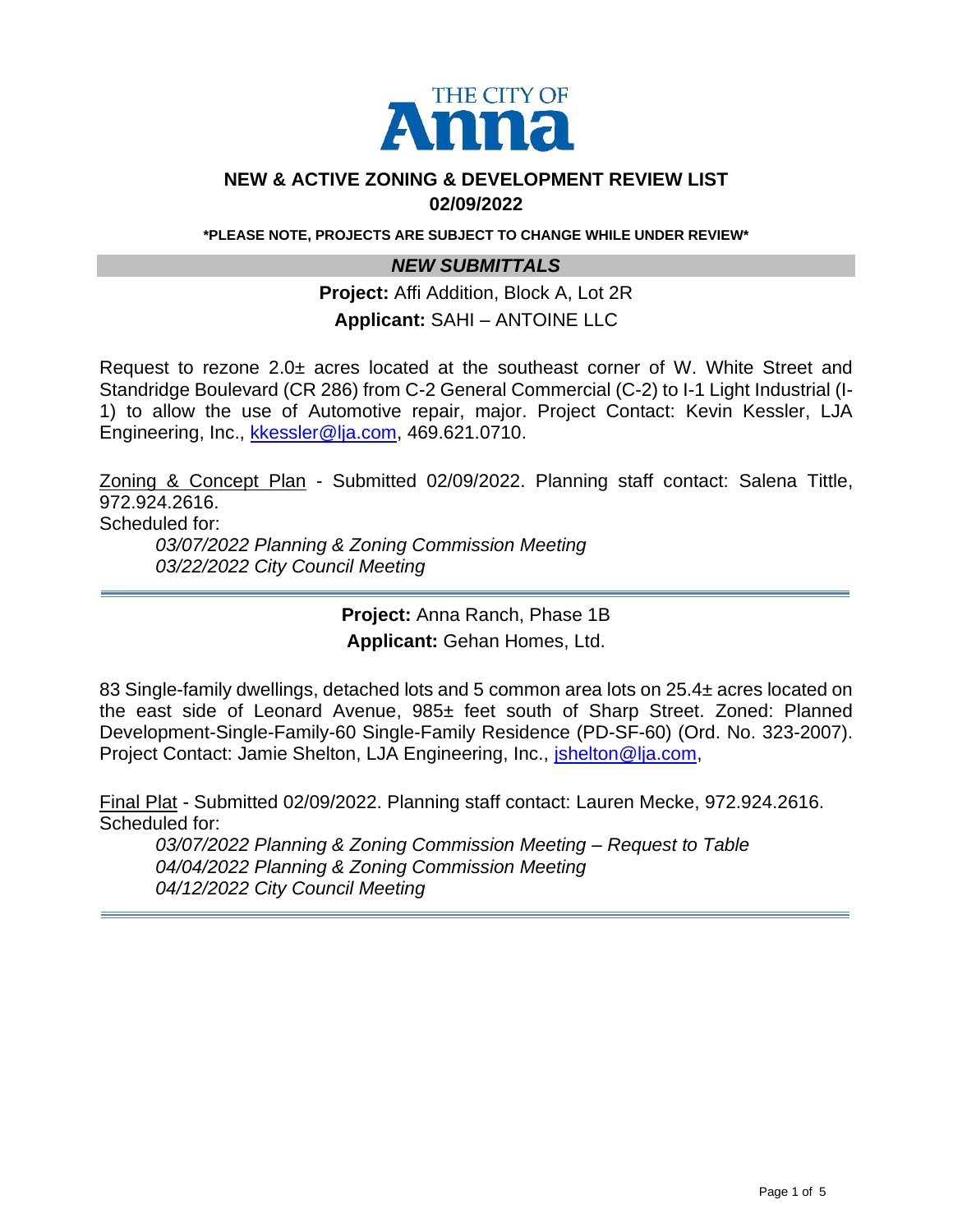## **Project:** Anna Retail Addition, Block A, Lots 3R, 6, 7, 8, 9 and Block B, Lot 1 **Applicant:** Anna 31 Retail LP c/o David Claasen

Request to rezone  $15.4\pm$  acres located on the east and west sides of Throckmorton Boulevard, 370± feet south of W White Street (FM 455) from C-2 General Commercial to Planned Development-MF-2 Multiple-Family Residential – High Density. Project Contact: Tyler Adams, Greenlight Studio, LLC, [tyler@gldevco.com,](mailto:tyler@gldevco.com) 214.810.4535.

Zoning & Concept Plan - Submitted 02/09/2022. Planning staff contact: Lauren Mecke, 972.924.2616. Scheduled for: *03/07/2022 Planning & Zoning Commission Meeting 03/22/2022 City Council Meeting* 

> **Project:** Crystal Park **Applicant:** Bloomfield Homes, LP

Request to annex and zone  $391\pm$  acres located on the west side of U. S. Highway 75, 2,645 $\pm$ feet south of W. White Street (FM 455) in accordance with Resolution No. 2021-12-1077 for 969 single-family dwellings, detached lots and 5 commercial lots. Zoned: Extraterritorial Jurisdiction (ETJ) and SF-E Single-Family Residential. Project Contact: Kevin Kessler, LJA Engineering, Inc., [kkessler@lja.com,](mailto:kkessler@lja.com) 469.621.0710.

Annexation - Submitted 02/09/2022. Planning staff contact: Lauren Mecke, 972.924.2616. Scheduled for:

*03/22/2022 City Council Meeting* 

Zoning & Concept Plan - Submitted 02/09/2022. Planning staff contact: Lauren Mecke, 972.924.2616.

Scheduled for:

*03/07/2022 Planning & Zoning Commission Meeting 03/22/2022 City Council Meeting* 

> **Project:** Dunkin Estates, Block A, Lot 1 **Applicant:** Kirby Dunkin

Single-family dwelling, detached and 3 accessary buildings on one lot on 2.2± acres located at the southeast corner of County Road 525 and County Road 528. Zoned: Extraterritorial Jurisdiction (ETJ). Project Contact: David Surdukan, Surdukan Surveying, [david@surdukansurveying.com](mailto:david@surdukansurveying.com) , 972.924.8200.

Development Plat - Submitted 02/09/2022. Planning staff contact: Salena Tittle, 972.924.2616.

Scheduled for:

*03/07/2022 Planning & Zoning Commission Meeting 03/08/2022 City Council Meeting*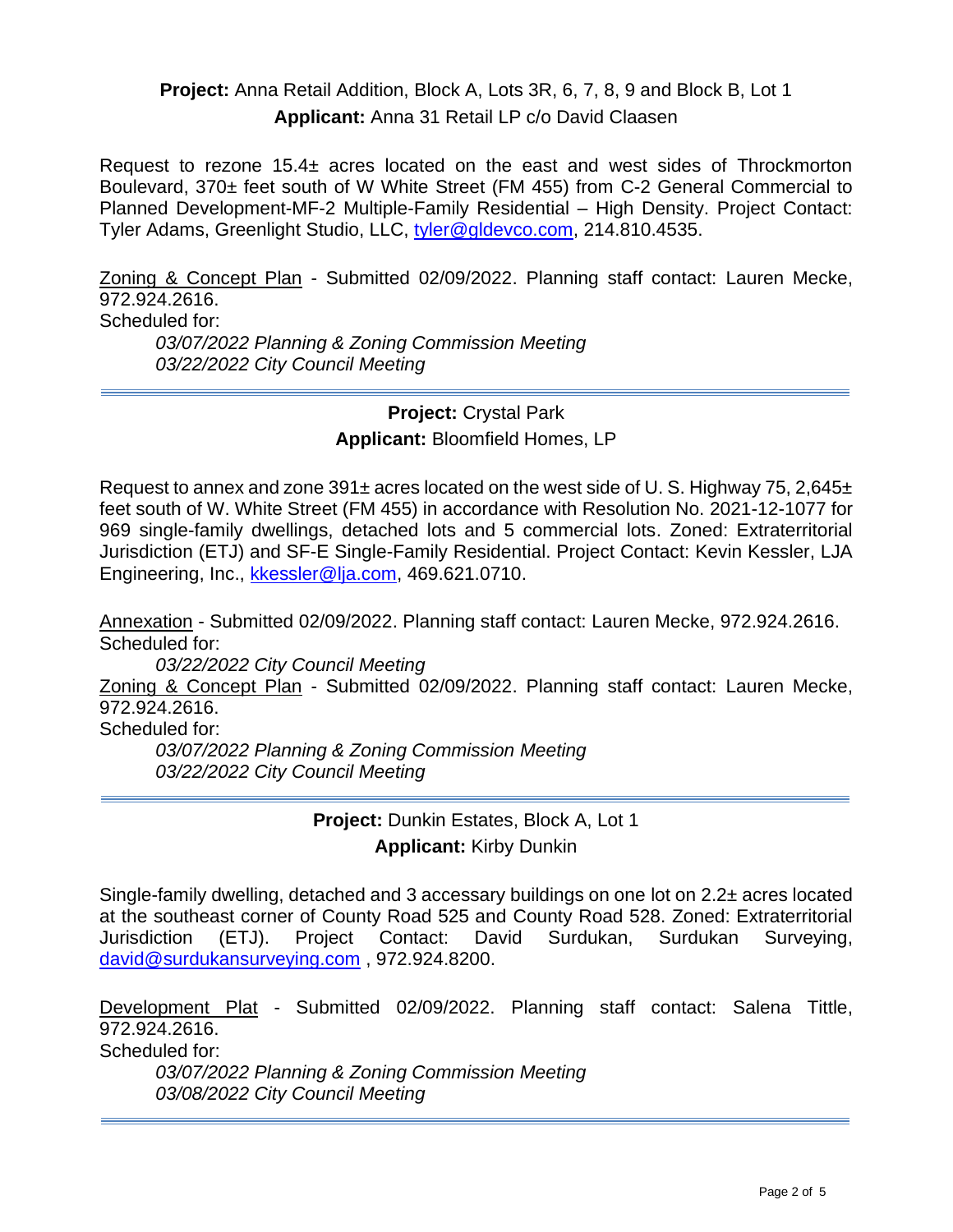# **Project:** East Foster Crossing, Block A, Lot 1 **Applicant:** Sam Franklin, Manager. East Foster, LLC

Multiple-family residences on one lot on  $8.3\pm$  acres located at the northeast corner of E. Foster Crossing Road and Vail Lane. Zoned: Planned Development-MF-2 Multiple-Family Residential – High Density (PD-MF-2) (Ord. No. 941-2021). Project Contact: Jonathan Hake, Cross Engineering, [jhake@crossengineering.biz](mailto:jhake@crossengineering.biz) , 972.562.4409.

Site Plan - Submitted 02/09/2022. Planning staff contact: Lauren Mecke, 972.924.2616. Scheduled for:

*03/07/2022 Planning & Zoning Commission Meeting 03/08/2022 City Council Meeting* 

Landscape Plan - Submitted 02/09/2022. Planning staff contact: Salena Tittle, 972.924.2616. – Staff approval

Lighting Plan - Submitted 02/09/2022. Planning staff contact: Salena Tittle, 972.924.2616. – Staff approval

Civil Plans - Submitted 02/09/2022. Planning staff contact: Wes Lawson/Justin Clay, 972.924.2616. – Staff approval

# **Project:** Nelson Ranch, Block A, Lots 1 – 6 & Block B, Lot 1 **Applicant:** Steven Nelson

Seven residential lots on 74.1± acres located on the south side of East Farm to Market Road 455, 1,951± feet west of Houston Street (Farm to Market Road 2862). Zoned: Extraterritorial Jurisdiction (ETJ). Project Contact: Fred Bemenderfer, [fredb@roomeinc.com,](mailto:fredb@roomeinc.com) 972.423.4372.

Final Plat - Submitted 02/09/2022. Planning staff contact: Salena Tittle, 972.924.2616. Scheduled for:

*03/07/2022 Planning & Zoning Commission Meeting 03/08/2022 City Council Meeting* 

> **Project:** Serenity at the Square, Block A, Lot 1 **Applicant:** Anna Town Square Partners I, LLC

Request to modify development standards for a multiple-family residence on one lot on 11.0 $\pm$ acres located at the southeast corner of Finley Boulevard and Sharp Street. The property is currently zoned Planned Development-General Commercial/Multiple-Family – High Density (PD-C-2/MF-2) (Ord. No. 129-2004 & Ord. No. 691-2015). Project Contact: W. Brian Keith, JHP Architecture / Urban Design, [bkeith@jhparch.com,](mailto:bkeith@jhparch.com) 214.363.5687.

Zoning & Concept Plan - Submitted 02/09/2022. Planning staff contact: Lauren Mecke, 972.924.2616. Scheduled for:

*03/07/2022 Planning & Zoning Commission Meeting – Request to table 04/04/2022 Planning & Zoning Commission Meeting 04/26/2022 City Council Meeting*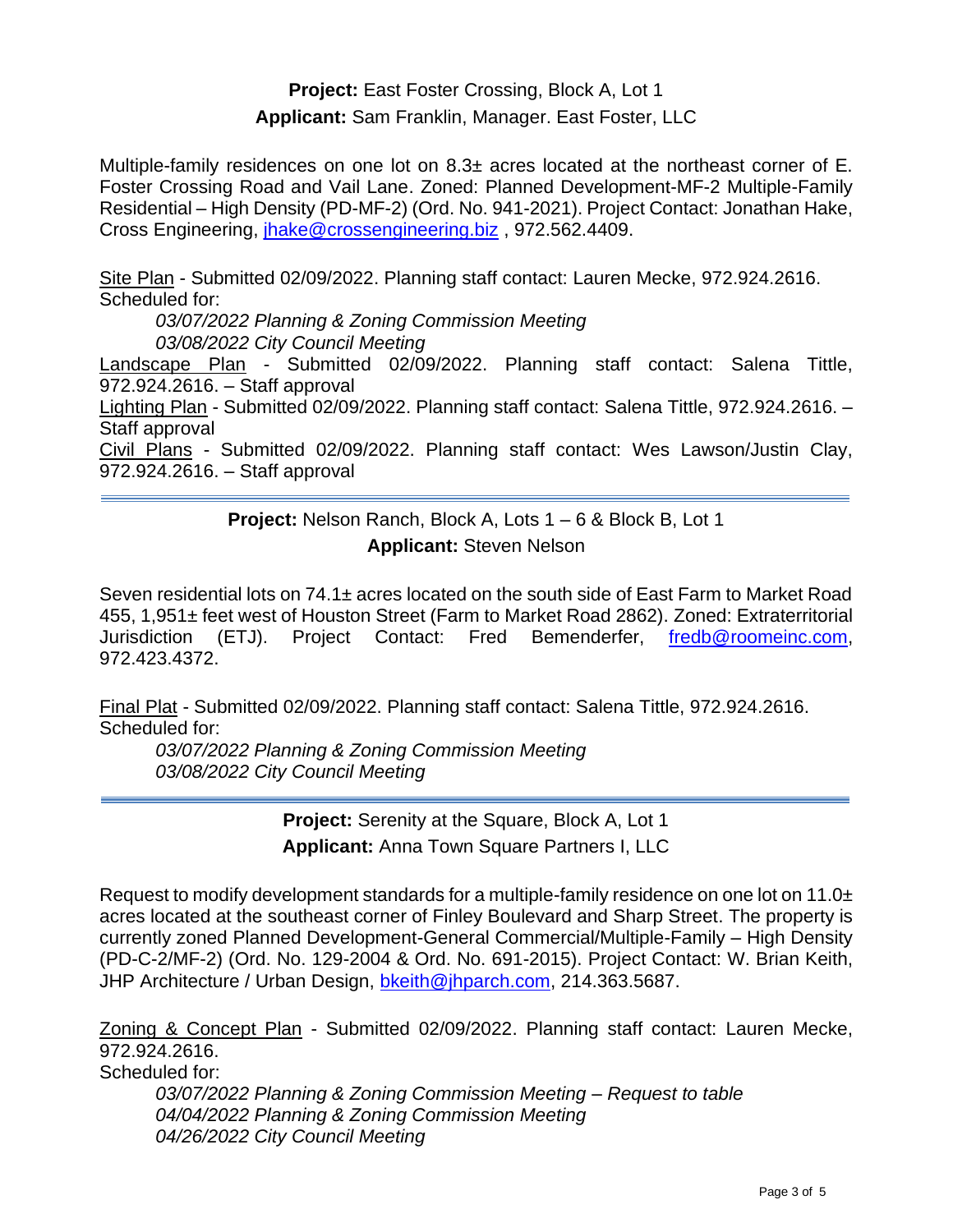### *PREVIOUSLY REPORTED*

**Project:** Anna Town Center Addition, Block A, Lots 10R & 11R **Applicant:** Seminole Anna Town Center LP

Restaurant on Lot 11R and vacant lot on 2.2± acres located on the east side of U.S. Highway 75, 1,477± feet north of W. White Street. Zoned: Planned Development-C-2 General Commercial (Ord. No. 648-2014). Project Contact: Jeff Baran, KFM Engineering & Design, [jbaran@KFM-LLC.com,](mailto:jbaran@KFM-LLC.com) 469.899.0926.

Replat - Submitted 01/10/2022. Planning staff contact: Salena Tittle, 972.924.2616. Scheduled for: *02/07/2022 Planning & Zoning Commission Meeting – 30-day extension request 03/07/2022 03/08/2022 City Council Meeting* 

> **Project:** Anna Town Center Addition, Block A, Lot 11R **Applicant:** Seminole Anna Town Center LP

Restaurant on one lot on 1.4 $\pm$  acres lot located on the east side of U.S. Highway 75, 1,487 $\pm$ feet north of W. White Street. Zoned: Planned Development-C-2 General Commercial (Ord. No. 648-2014). Project Contact: Jeff Baran, KFM Engineering & Design, [jbaran@KFM-](mailto:jbaran@KFM-LLC.com)[LLC.com,](mailto:jbaran@KFM-LLC.com) 469.899.0926.

Site Plan - Submitted 01/10/2022. Planning staff contact: Salena Tittle, 972.924.2616. Scheduled for:

*02/07/2022 Planning & Zoning Commission Meeting – 30-day extension request 03/07/2022 03/08/2022 City Council Meeting* 

Landscape Plan - Submitted 01/10/2022. Planning staff contact: Salena Tittle, 972.924.2616. – Staff approval

Lighting Plan - Submitted 01/10/2022. Planning staff contact: Salena Tittle, 972.924.2616. – Staff approval

Civil Engineering Plans - Submitted 01/10/2022. Planning staff contact: Wes Lawson/Justin Clay, 972.924.2616. – Staff approval

# **Project:** parkHAUS – Anna West **Applicant:** YN, LLC

Multiple-family residence on one lot on 43.9± acres located on the north side of Farm to Market Road 455, 250± feet west of County Road 287. Zoned: Extraterritorial Jurisdiction (ETJ). Project Contact: Dylan Blackshear, Cole Design Group, Inc. [dblackshear@coletx.com,](mailto:dblackshear@coletx.com) 469.880.7910.

Annexation - Submitted 01/10/2022. Planning staff contact: Lauren Mecke, 972.924.2616. Scheduled for: